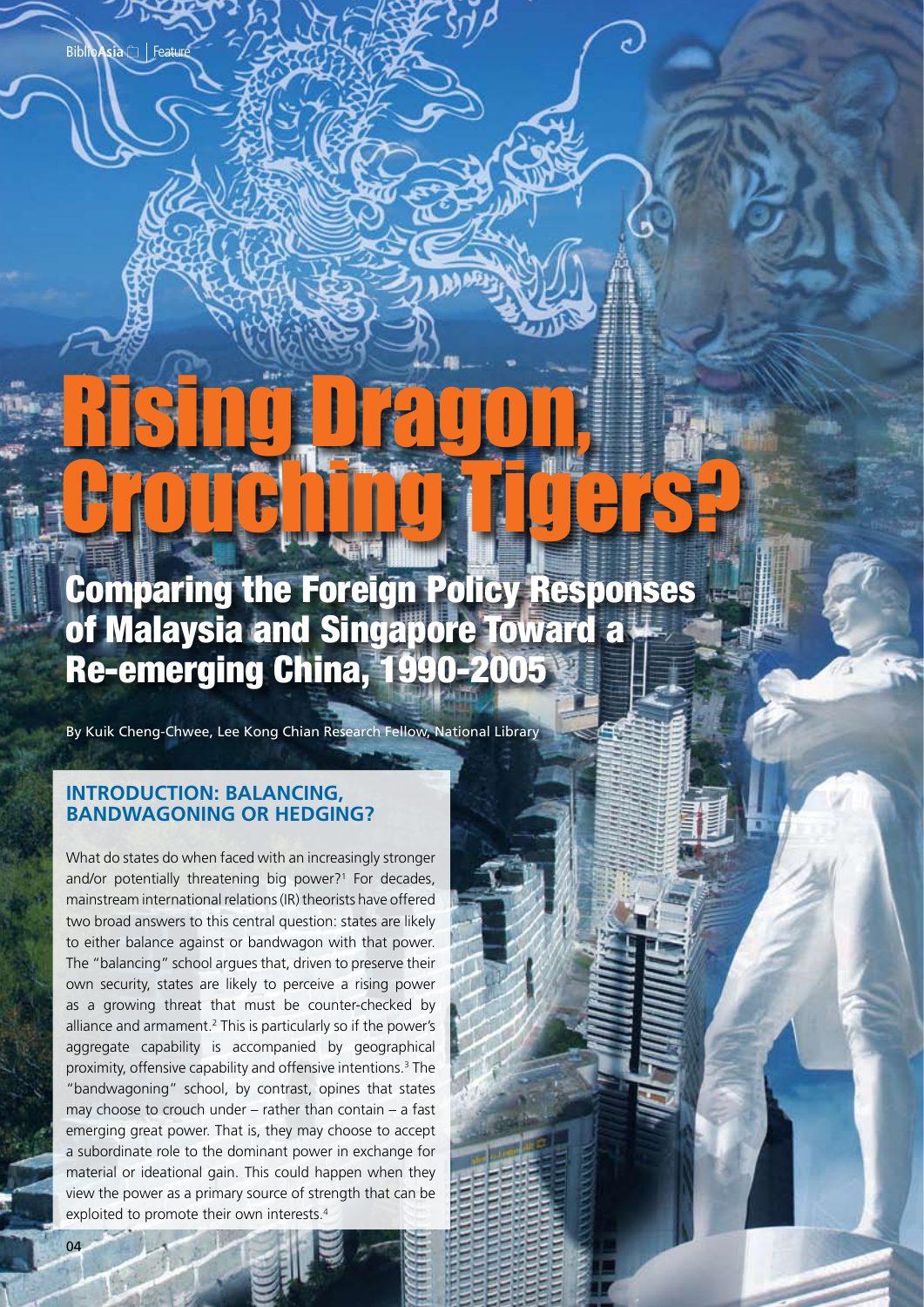Not withstanding the enduring centrality of these schools of thought in the study of IR, recent scholarly debates suggest that these propositions might not accurately describe the contemporary responses of East Asian states toward a rising China.<sup>5</sup> Empirical observations indicate that none of the regional states have adopted pure forms of balancing or bandwagoning. While most of them do pursue some form of military cooperation with Western powers (most notably the United States), these actions do not strictly constitute a balancing strategy toward China. This is because such cooperation actually predated the rise of China,<sup>6</sup> and there is no clear indication that the states' military modernisation has accelerated in tandem with the growth of Chinese power.7

In a similar vein, while East Asian states have all demonstrated an interest in developing economic ties and engaging China bilaterally and multilaterally, this should not be considered a bandwagoning strategy. Economic cooperation and diplomatic engagement are chiefly motivated by the pragmatic incentives of gaining economic and diplomatic profits and do not by themselves constitute an acceptance of power.<sup>8</sup> Bandwagoning, in contrast, reflects a readiness on the part of smaller partners to accept the larger partner's power ascendancy, mostly through political *and* military alignment. Empirically, however, none of the regional states (with the partial exceptions of Burma, Cambodia, and North Korea) have aligned politically and militarily with China.

There are several factors that explain why most regional states have rejected pure-balancing and purebandwagoning.9 Pure-balancing is considered strategically unnecessary, because the Chinese power remains largely a potential, rather than actual threat. It is also viewed as politically provocative and counter-productive, in that an anti-Beijing alliance would certainly render China hostile, turning a perceived threat into a real one. Further, it is regarded as economically unwise, as it would likely result in the loss of trade opportunities that could be reaped from China's growing market. Pure-bandwagoning, on the other hand, while economically appealing, is deemed politically undesirable and strategically risky, as it is likely to limit the smaller states' freedom of action.

For these reasons, most of the East Asian states do not regard pure-balancing and pure-bandwagoning as viable options. In the case of the original member countries of the Association of Southeast Asian Nations (ASEAN), none of the tigers have chosen to contain or crouch under the dragon. Instead, they have taken a middle position that is now widely described as "hedging".10 Borrowed originally from finance, "hedging" is brought into IR to refer to an alternative state strategy distinguishable from balancing and bandwagoning. It has been used not only to describe smaller states' reactions to a major power but also big powers' strategies in dealing with one another.<sup>11</sup>

This article examines the former, with case studies of Malaysia and Singapore. By comparing their foreign policies towards a rising China in the post-Cold War era, it seeks to analyse how and why these smaller states have responded to their giant neighbour the way they have.

## **Hedging: A Conceptual Framework**

The hedging strategy is defined here as a purposeful act in which a state seeks to insure its long term interests by placing its policy bets on multiple counteracting options that are designed to offset risks embedded in the international system.12 Accordingly, it is conceived as a multiple-component strategy situated between the two ends of the balancing-bandwagoning spectrum (see Table 1).13 This spectrum is measured by the degrees of rejection and acceptance on the part of smaller state toward a big power, with pure balancing representing the highest degree of power rejection, and pure bandwagoning the extreme form of power acceptance.

In the context of Southeast Asia-China relations, hedging has five components: economic-pragmatism, bindingengagement, limited-bandwagoning, dominance-denial and indirect-balancing. Each of these components is distinguished not only by the degrees of power rejectionacceptance, but also by function and modus operandi (see Table 2).14

Hedging is essentially a two-pronged approach that operates by simultaneously pursuing two sets of mutually counteracting policies, which can be labelled as "returnmaximising" and "risk-contingency" options. The first set (consisting of economic-pragmatism, binding-engagement, and limited-bandwagoning) allows the hedger to reap as many economic, diplomatic and foreign policy profits as possible from the dominant power when all is well. This is counteracted by the risk-contingency set, which, through dominance-denial and indirect-balancing, limits the hedger's loss if things go awry. Hedging, in essence, is a strategy that aims for the best and prepares for the worst. A state policy that focuses on merely return-maximising without preparing for risk contingency – and vice versa – is not a hedging strategy.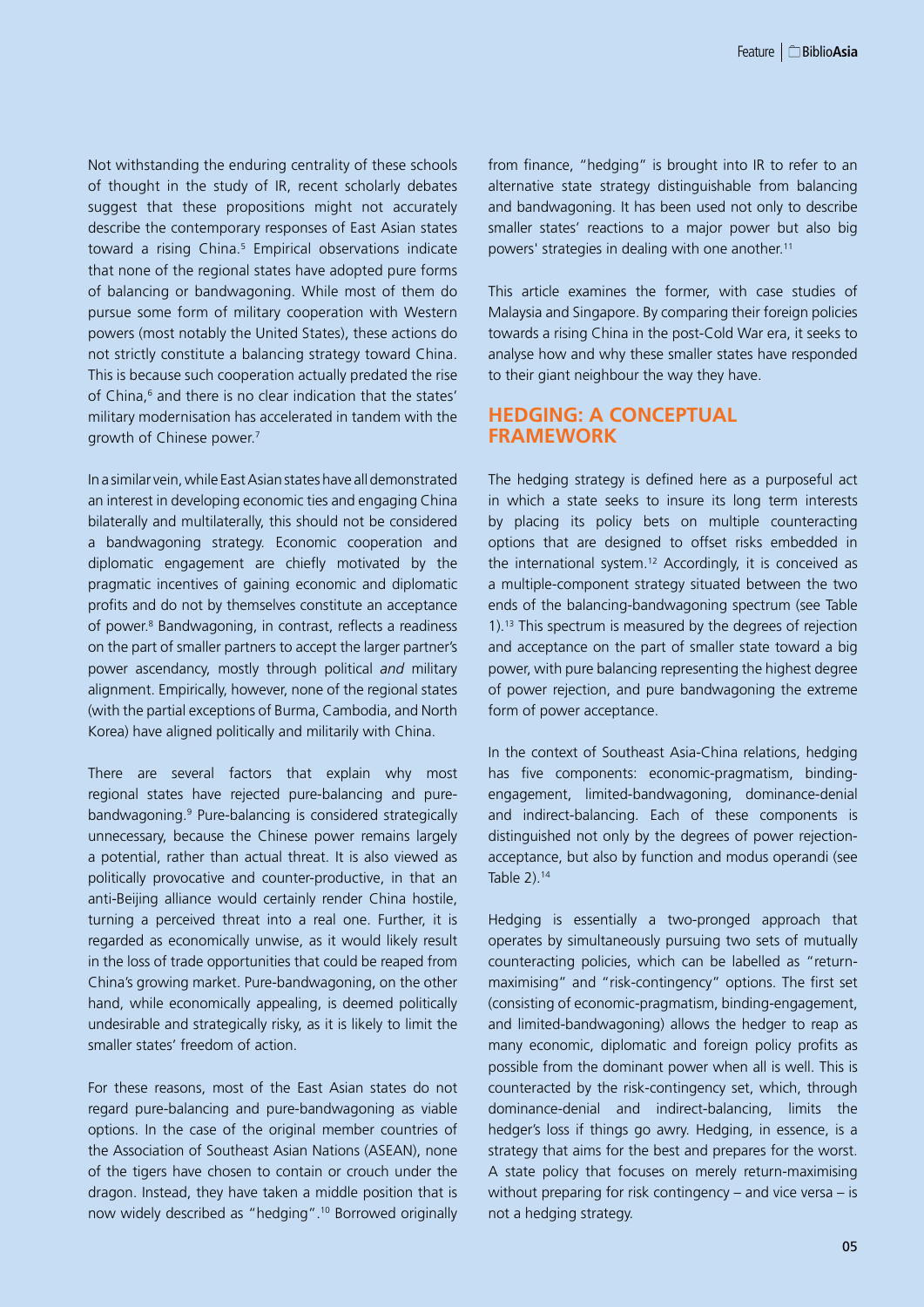By concurrently adopting these risk-contingency and return-maximising options, smaller states such as Singapore and Malaysia hope to hedge against any possible risks associated with the rise of China and the resultant changes in the distribution of global power. Whether China will become weak and no longer be a potential, alternative power centre; whether Beijing will turn aggressive and become a target for containment by the U.S. and its allies; and whether China will grow even more stronger and gradually emerge as a key provider of regional public goods – the smaller states hope that their present strategy of counteracting one transaction against another will serve to insure their long term interests amid the structural change in the international system.15

This conceptualisation provides useful parameters to illuminate the similarities and differences between responses of the two ASEAN states. Our research findings indicate that while Malaysia and Singapore have both pursued a hedging strategy through economic pragmatism, binding-engagement, dominance-denial and indirect-

balancing, they have reacted differently toward limitedbandwagoning. While Malaysia, has embraced the policy by showing a greater deference to China and collaborating on several foreign policy issues, Singapore, has dismissed limited bandwagoning as a policy option because of its concerns over geopolitical complexity and the long-term ramifications of a powerful China.

These similarities and differences are illustrated in Table 1 below.

## **Malaysia's China Policy**

The evolution of Malaysia's China policy illustrates how a previously hostile and distrusting relationship has transformed into a cordial political partnership over a short period of time.16 As late as the second half of the 1980s, Malaysia still perceived China as a long-term threat, largely because of the Chinese Communist Party (CCP)'s continued support for the outlawed Communist Party of Malaya (CPM), and because of Beijing's Overseas Chinese policy

## **TABLE 1**



and the overlapping territorial claims in the South China Sea.17 Malaysia's China policy then was understandably highly vigilant, cautiously designed to "manage and control" what was considered to be the "most sensitive foreign relationship."18

After the end of the Cold War, however, Malaysia adopted a much more sanguine outlook towards China. The dissolution of the CPM in 1989 effectively removed a long-standing political barrier. At the same time, the growing salience of economic performance as a source of authority for the United Malays National Organisation (UMNO)-led coalition government, along with Prime Minister Mahathir's foreign policy aspirations in the post-Cold War era, all contributed to the shift in Malaysia's perception of China from being the largest security threat to that of a key economic and foreign policy partner.<sup>19</sup> Such a perceptual change led to an adjustment in actual policy. In addition to strengthening its long-held economic pragmatism, Malaysia gradually adopted policies that can be considered binding-engagement and limited bandwagoning toward the second half of the 1990s.

Malaysia's economic pragmatism is best illustrated by its leaders' high-level visits to China, which have always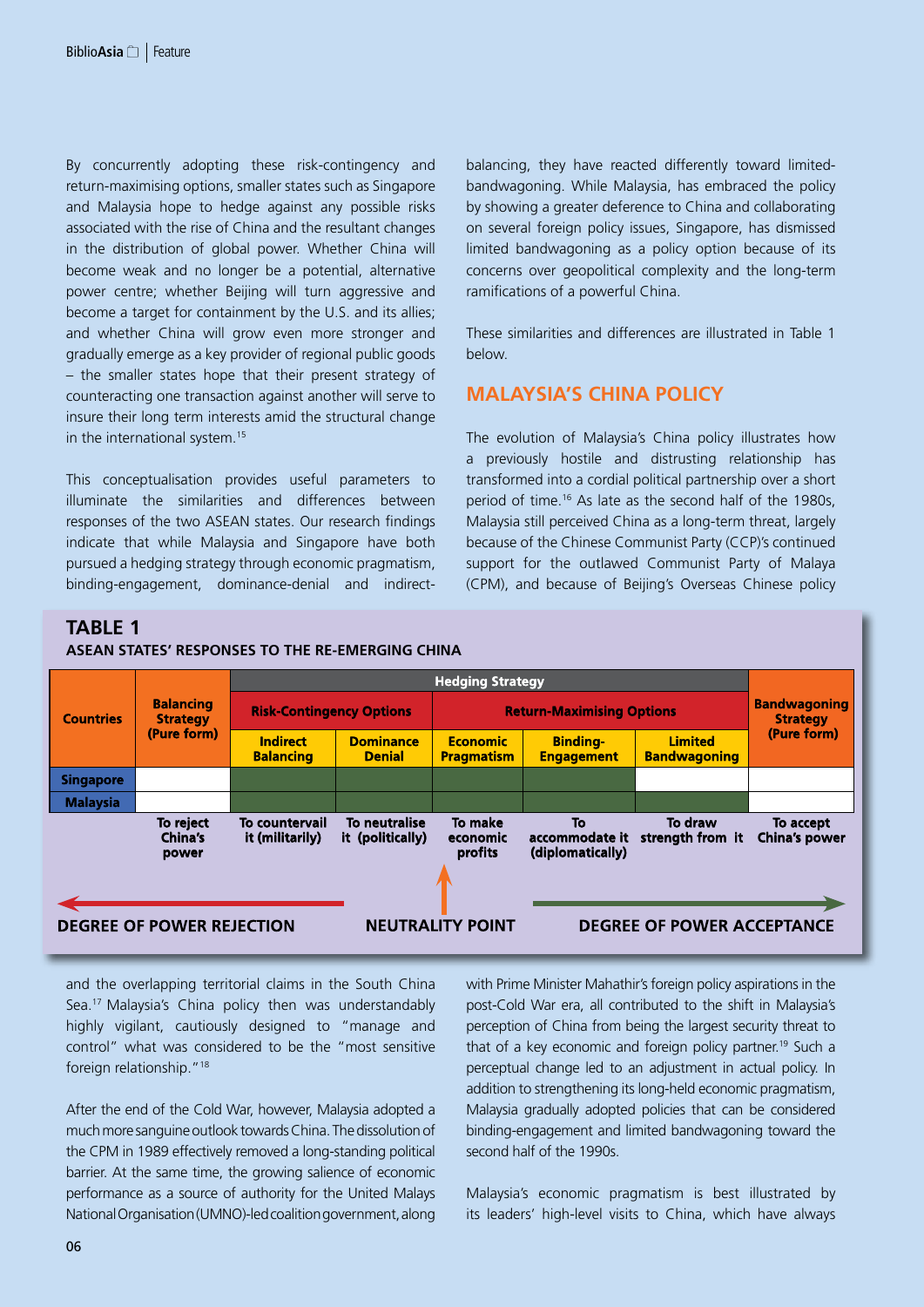## **TABLE 2 SMALLER STATES' POLICY OPTIONS IN RESPONSE TO POWER ASYMMETRY**

|                                                                                                 | <b>FUNCTIONS</b>                                                                                                                                                                                                               | <b>MODUS OPERANDI/ INDICATORS</b>                                                                                                                                                                                                           |
|-------------------------------------------------------------------------------------------------|--------------------------------------------------------------------------------------------------------------------------------------------------------------------------------------------------------------------------------|---------------------------------------------------------------------------------------------------------------------------------------------------------------------------------------------------------------------------------------------|
| <b>BANDWAGONING</b><br>(Pure form)<br>"Profit first"                                            | To reap present or future rewards from a big<br>power                                                                                                                                                                          | Forging a military alliance with the big power,<br>coordinating key foreign and defence policies                                                                                                                                            |
| <b>LIMITED</b><br><b>BANDWAGONING*</b><br>"Grasp the opportunity for<br>profit, but cautiously" | To reap present or future foreign policy<br>rewards from a big power, but taking care<br>to avoid the loss of its autonomy and any<br>erosion of its existing relationship with<br>another dominant power                      | Forming a <b>political partnership</b> with the power,<br>coordinating external policies in selected areas, as<br>well as giving deference to the dominant power<br>on a voluntary basis                                                    |
| <b>BINDING-ENGAGEMENT</b><br>"Socialisation matters"                                            | To bind a big power in institutions, to<br>increase voice opportunities and to socialise<br>the power with the established norms, with<br>the ultimate goal of encouraging it to behave<br>in a responsible and restrained way | Creating and maintaining regularised institutional<br>links with the big power through bilateral and<br>multilateral diplomatic platforms                                                                                                   |
| <b>ECONOMIC PRAGMATISM</b><br>"Business first"                                                  | To maximise economic benefits from its direct<br>trade and investment links with the big<br>power, regardless of any political differences                                                                                     | Establishing and maintaining direct trade and<br>investment links with the big power, as well as<br>entering into bilateral and regional economic<br>cooperation (such as an Free Trade Agreement)<br>with that power                       |
| <b>DOMINANCE</b><br><b>DENIAL</b><br>"Ascendancy is okay, but<br>not dominance"                 | To deny and prevent the emergence of<br>a dominant power who might display a<br>tendency of dictating hegemonic terms to<br>smaller states                                                                                     | Making use of other powers' balancing efforts<br>to offset the growing clout of the big power,<br>by ensuring the involvement of other powers in<br>regional affairs, and by giving political support to<br>others' alliances and armaments |
| <b>INDIRECT</b><br><b>BALANCING</b><br>"Just in case"                                           | To prepare for diffuse and uncertain strategic<br>contingencies                                                                                                                                                                | Maintaining military ties (either a formal alliance<br>or informal military cooperation) with another<br>power, and modernising its own military, without<br>explicitly identifying any specific target of its<br>military efforts          |
| <b>BALANCING</b><br>(Pure form)<br>"Security first"                                             | To check and counter-balance the growing<br>capability of a specific power                                                                                                                                                     | Entering into a military alliance with a third<br>power and upgrading its own armament<br>programme, for the purpose of containing against<br>a specific threat                                                                             |

\* Limited bandwagoning (LB) is different from pure bandwagoning (PB) in three aspects. Firstly, PB often takes the form of military alignment or security alliance, whereas LB mainly involves political collaboration on selective issues. Secondly, PB signifies a zero-sum scenario for big powers, that is, when a state bandwagons with one power, it simultaneously distances itself from another power. PB often occurs when there is an intense rivalry between two big powers, and smaller states are forced to take sides between the competing powers. In LB, on the other hand, a smaller state bandwagons with a rising power while maintaining its traditional relations with the preponderant power. Finally, PB implies an acceptance of a superior-subordinate relationship between a big power and a smaller partner, whereas in LB, the smaller state tries to avoid the loss of its autonomy and to avoid becoming over-dependent on the big power. Simply put, PB is hierarchy-acceptance while LB is hierarchy-avoidance.

been accompanied by large business delegations. These visits often resulted in the signing of memoranda of understanding for various joint projects. Former Premier Mahathir made seven such visits during his tenure, while the current Prime Minister Abdullah Badawi's visit to China in May 2004 was his first bilateral visit to a non-ASEAN country after assuming his premiership. Presently, China is Malaysia's fourth largest trading partner. Bilateral trade has increased more than eight-fold over the past decade, from US\$2.4 billion in 1995 to US\$19.3 billion in 2004.20

Binding-engagement is apparent in Malaysia's various diplomatic efforts to increase dialogue opportunities with

China. Having become the first ASEAN state to forge diplomatic ties with Beijing during the Cold War, Malaysia was also among the first regional states to establish a bilateral consultative mechanism between foreign ministry officials in the immediate post-Cold War era, as early as April 1991.<sup>21</sup> Kuala Lumpur has also tried to bind China at the regional stage. China's appearance at the 24<sup>th</sup> ASEAN Ministerial Meeting in July 1991 as a guest of Malaysian government was Beijing's first multilateral encounter with the regional organisation.

After the mid-1990s, Malaysia's China policy gradually manifested elements of limited-bandwagoning. This was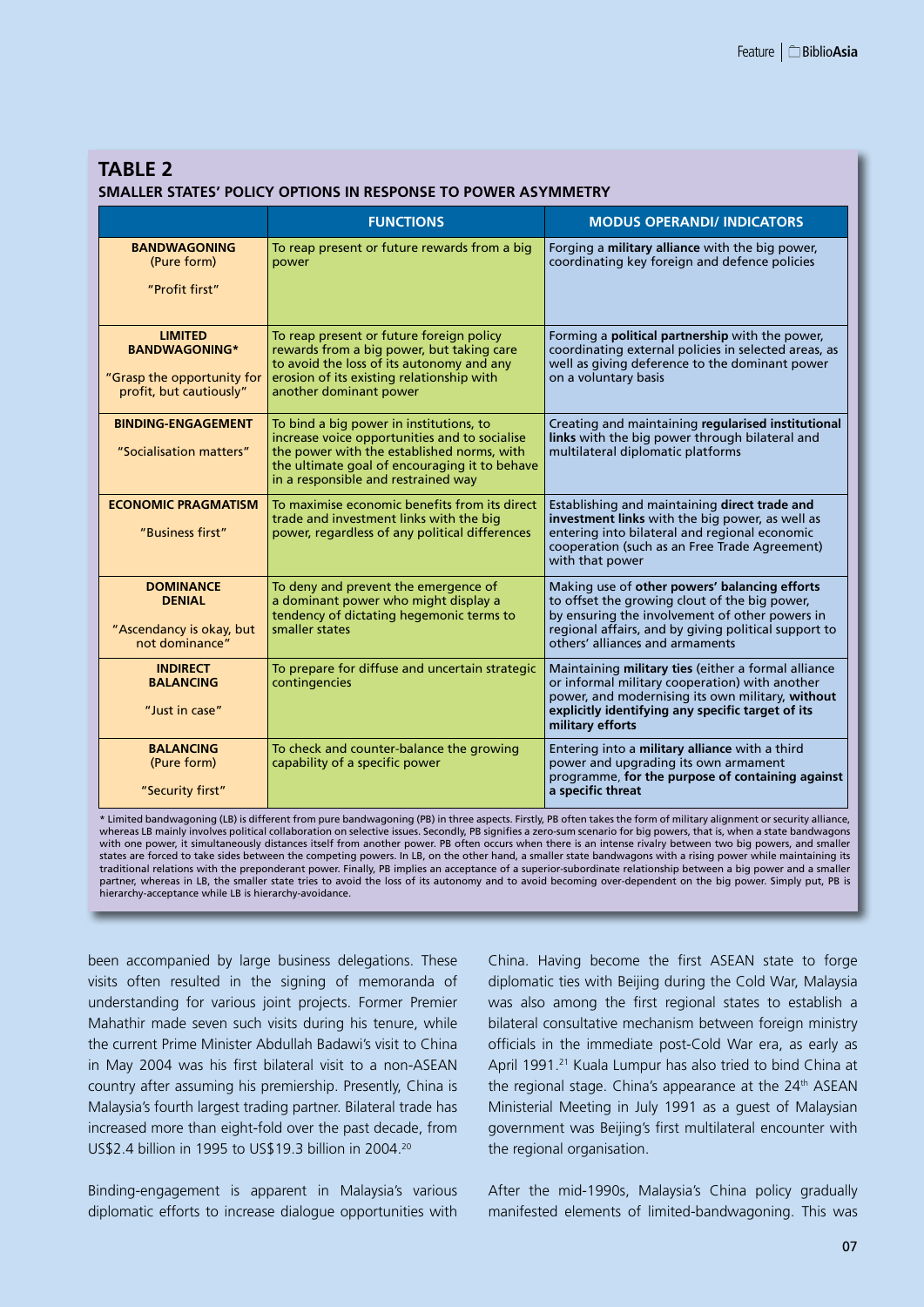first apparent in the Spratly Islands dispute. According to Joseph Liow, Malaysia and China reached a consensus in October 1995 that rejected outside interference or third party mediation in the dispute. Since then, it appeared that Malaysia "was willing to accommodate and accept, if not share in, China's positions on the South China Sea."<sup>22</sup> Not only did Malaysia echo the long-held Chinese assertion that territorial disputes should be addressed bilaterally, the two countries also seemed to take similar stance over the proposed code of conduct in the South China Sea.<sup>23</sup> In August 1999, while Manila vehemently protested Kuala Lumpur's construction of structures on Terumbu Siput and Terumbu Peninjau, Beijing response was mild. Considering the fact that the Malaysian Foreign Minister was in Beijing just before the construction took place, "it is a matter of conjecture," a well-informed Malaysian analyst writes, whether the minister was "actually dispatched to Beijing in order to 'explain' the latest development over Malaysia's position."24

Malaysia's limited-bandwagoning behaviour is particularly apparent in the area of East Asian cooperation. Partly due to the shared worldview between the leaders of the two countries, and partly because of Beijing's international influence, Malaysia considers China as valuable partner in pushing for its goal of fostering closer and institutionalised cooperation among the East Asian economies. This goal can be traced back to Mahathir's East Asian Economic Grouping (EAEG) proposal in December 1990, which advocated the protection of regional countries' collective interests in the face of trade protectionism in Europe and North America. The proposal involved ASEAN members, Indochinese states and Northeast Asian countries, but excluded the U.S. and its Australasian allies. The EAEG concept was met with strong objection by the U.S., while receiving lukewarm responses from Japan, South Korea, and other ASEAN members, even when it was later renamed East Asian Economic Caucus (EAEC). Malaysia was disappointed with Japan's response as it originally hoped that Tokyo would play the leading role in the proposed group.<sup>25</sup> In due course, China stood out as the only major power who lent explicit support to EAEC despite its initial hesitance.<sup>26</sup>

In 1997, China, along with Japan and South Korea, accepted ASEAN's invitation to attend an informal meeting during the ASEAN Summit in Kuala Lumpur, against the backdrop of the Asian financial crisis.<sup>27</sup> The Summit was subsequently institutionalised as an annual cooperative mechanism among the East Asian economies, and marked the advent of the ASEAN Plus Three (APT) process. In 2002, Malaysia's attempt to set up an APT Secretariat in Kuala Lumpur was opposed by some ASEAN members, but supported by Beijing.<sup>28</sup>

Malaysian and Chinese leaders clearly saw eye to eye on the need to accelerate East Asian cooperation and community building. In 2004, when Malaysian Prime Minister Abdullah proposed to convene the first East Asia Summit (EAS) in the following year, he was strongly backed by Chinese Premier Wen Jiabao. In the run-up to the inaugural meeting, Kuala Lumpur and Beijing initially wanted to limit the EAS membership to the 13 APT countries. Later, when it became clear that India, Australia and New Zealand would be included in the new forum, both Malaysia and China proposed that the APT would be the main vehicle for East Asia community building, and the EAS a forum for dialogue among the regional countries.



**Kuala Lumpur, Malaysia**

Beyond East Asian cooperation, the two countries have also concurred with each other over a host of regional and international issues, ranging from the welfare of developing countries to the pursuit of a multi-polar world.

The convergence of interests over these foreign policy issues, combined with the tangible benefits accruing from closer bilateral economic ties, somewhat assuaged the Malaysian leaders their earlier apprehensions about the potential ramifications of their powerful neighbour. At an event celebrating the 30<sup>th</sup> anniversary of bilateral relations, Prime Minister Abdullah remarked: "Malaysia's China policy has been a triumph of good diplomacy and good sense. … I believe that we blazed a trail for others to follow. Our China policy showed that if you can look beyond your fears and inadequacies, and can think and act from principled positions, rewards will follow [emphasis added]."29

Taking this stance, leaders from Mahathir to Abdullah have made efforts to reiterate and internalise Malaysia's benign view of Beijing at various occasions, often citing example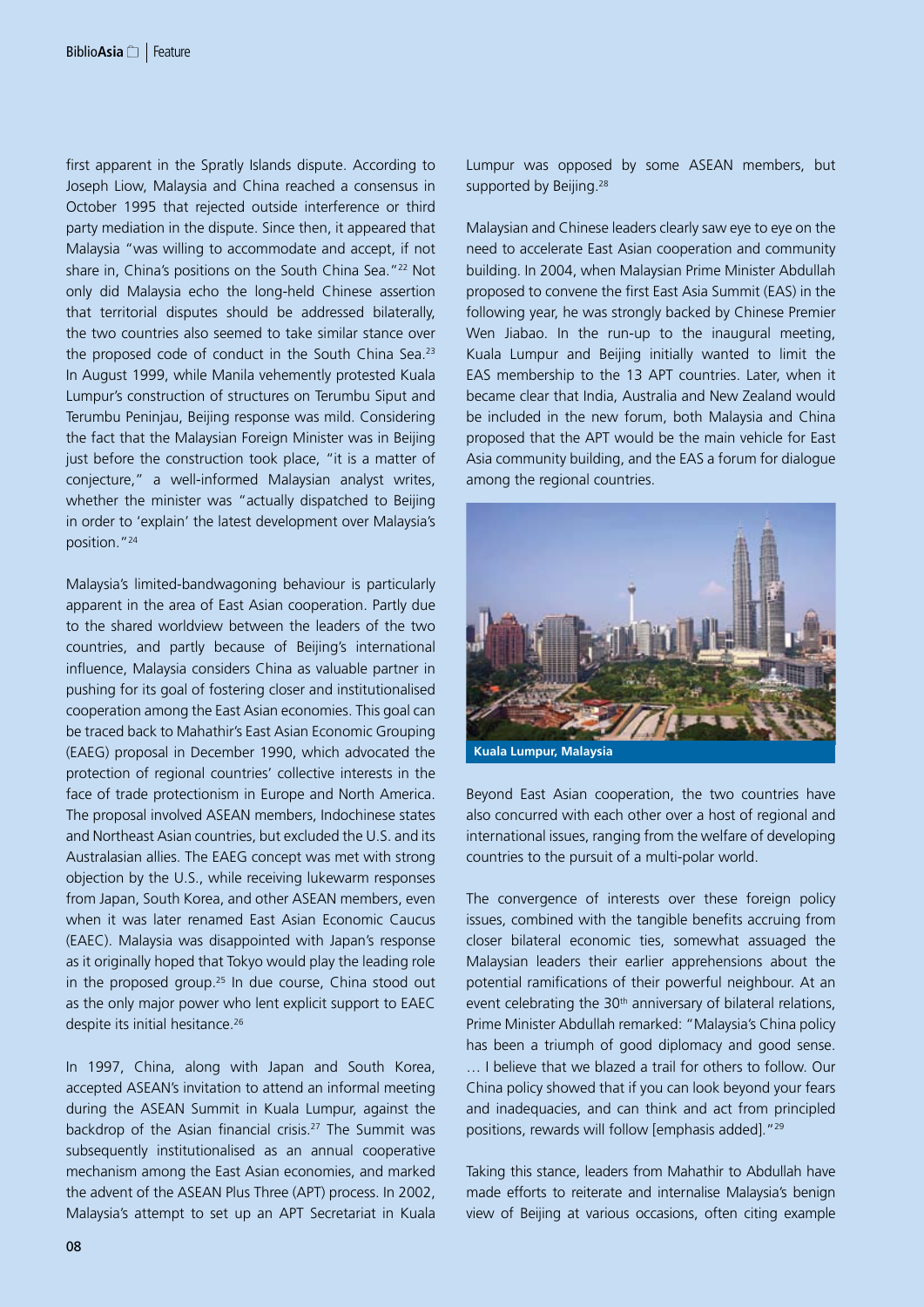of Chinese navigator Zheng He's peaceful voyages to the Sultanate of Malacca in the  $15<sup>th</sup>$  century to underscore the benevolent nature of Chinese power. Thus far, the leaders' open rhetoric has largely been matched by the country's policy. Notwithstanding the lingering concerns over Chinese long-term intentions within the Royal Malaysian Armed Forces (MAF) circle, there has been no clear indication of Malaysia pursuing internal or external balancing acts against China. An empirically-rich study on the bilateral relations suggests that Malaysia's defence modernisation program does not reflect a strategic priority that is targeted at China.<sup>30</sup>

To be sure, Malaysia has long maintained close defence ties with the U.S, and has been a participant in the Five-Power Defence Arrangement (FPDA) that involves the U.K., Australia, New Zealand and Singapore.<sup>31</sup> These arrangements, however, should be seen as a manifestation of "indirect" rather than pure balancing, given that their raison d'etre had more to do with the need to cope with diffuse strategic uncertainty than with a specific threat. According to Amitav Acharya, Malaysia's existing military ties with the West were created during the Cold War and therefore "might not be seen as a response to the rise of Chinese power."32 This is certainly true for Malaysia's security cooperation with the U.S.. As Malaysian scholar Zakaria Haji Ahmad observed:"…[in] Malaysian conceptions of the future, there is no notion of the U.S. being a strategic partner to 'balance', counter or neutralise China's 'big power' mentality and actions."33

To Malaysian leaders, the idea of a China threat could prove a self-fulfilling prophecy. As Mahathir once remarked: "Why should we fear China? If you identify a country as your future enemy, it becomes your present enemy – because then they will identify you as an enemy and there will be tension."<sup>34</sup> In this regard, the defence cooperation Memorandum of Understanding (MOU) signed by Malaysia and China in September 2005 was significant not only because it institutionalised the bilateral defence ties, but also because it signified that Malaysia was now more willing to see China as a security partner than a security threat.

That limited-bandwagoning has become part of Malaysia's China policy does not imply that Malaysia favours a Beijing-dominated regional order. In fact, dominancedenial continues to be an unwavering goal for Malaysia, as indicated by the country's efforts to maintain close relations with all powers. Deputy Prime Minister Najib Razak recently remarked that acceptance of the reality of China's rise was "by no means a reflection of (Malaysia's) fatalism, nor did it indicate that Malaysia was adopting a subservient position towards China."35 Given Malaysia's sensitivity about sovereignty and equality, along with the complexity of its domestic ethnic structure – that is, the long-standing uneasy relations between the majority ethnic Malays and the minority ethnic Chinese - it seems reasonable to expect that Malaysia's bandwagoning behaviour will remain limited in the foreseeable future.

## **Singapore's China Policy**

The peculiarity of Singapore's China policy is that it is an ambivalent one – warm in economic and diplomatic ties but distanced in political and strategic spheres.<sup>36</sup> Specifically, while it concurs with Malaysia about the expediency of economic pragmatism and binding-engagement in dealing with China, it has firmly rejected limited-bandwagoning as an option.



Economic gain has always been a key driving force behind Singapore's China policy. As far back as the 1960s and through the 1980s, Singapore, under the leadership of the People's Action Party (PAP), already pursued an economically opportunistic policy notwithstanding political differences. The island-state actively promoted bilateral economic relations, especially after the signing of the bilateral trade agreement in December 1979 as well as the exchange of trade representatives in July 1981. The launch of China's open-door policy in 1978, together with Singapore's economic recession in the mid-1980s and the PAP's plan to develop a "second wing" of the Singaporean economy, provided additional incentive for Singapore to exploit growing opportunities in China.<sup>37</sup> Largely because of the complementary nature of the two economies, Singapore has long been China's largest trading partner in ASEAN. Apart from trade, the close bilateral economic cooperation has also taken the forms of direct investment and management skills transfer. A case in point is the flagship Suzhou Industrial Park (SIP) project.

Singapore's economic opportunism persisted through the post-Cold War era. Its initial objective of economic gain,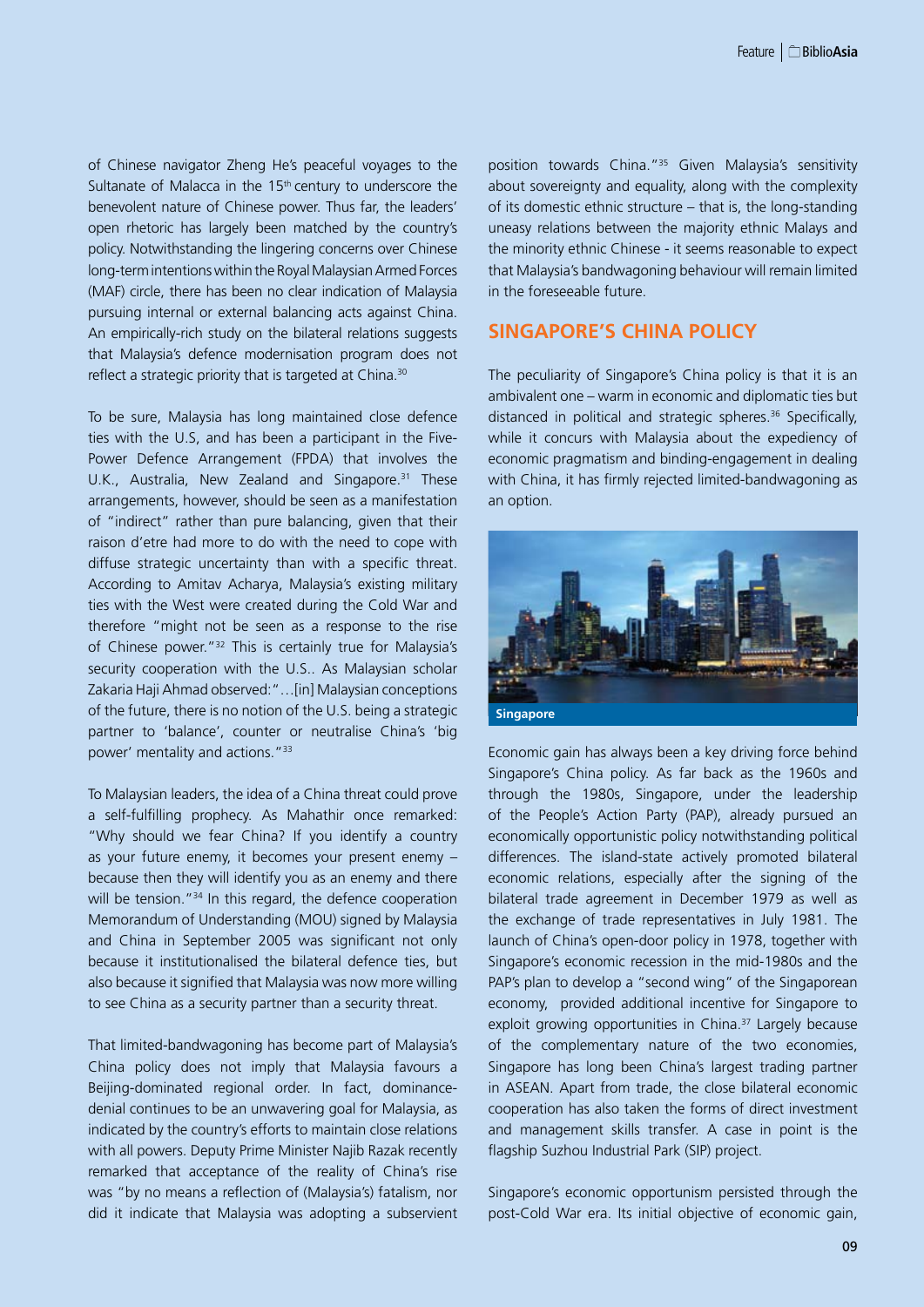however, was now meshed with the goal of engagement. Involving other ASEAN partners, Singapore's engagement policy is implemented both through economic incentives and regional institutions such as the ASEAN Regional Forum (ARF).38 By binding Beijing in a web of institutions, Singapore – the prime advocate of engagement policy – hopes to give China a stake in regional peace and stability.39 As Evelyn Goh notes: "Singapore wants to see China enmeshed in regional norms, acting responsibly and upholding the regional status quo."40

Why does Singapore care so much about the regional status quo, and how China is factored in? To begin with, Singapore is a tiny state with an acute sense of vulnerability.<sup>41</sup> This could be attributed to its minuscule size, limited natural resources, demographic structure and geopolitical circumstances.42 As Michael Leifer observed, Singapore has since 1965 addressed its vulnerability with a three-fold approach: the promotion of economic interdependence, pursuit of armament and alliance, and cultivation of a balance of power at the regional level.43 Each of these approaches is in turn subject to the following pillars of "regional status quo-ness": regional peace and stability, freedom and safety of sea-lanes, a cohesive ASEAN and a stable distribution of power. For instance, if there was no safe and free navigation of commercial vessels, Singapore's economic viability would be severely affected; if ASEAN was weak and fractured, Singapore would not be able to play a disproportionate role in external affairs; and if there was no stable balance of power, Singapore's autonomy would be compromised by the emergence of a dominant power that was likely to limit the strategic manoeuvrability of smaller states.

This explains Singapore's concerns over the Taiwan Strait, the Spratlys and Beijing's escalating power. Given its high dependence on maritime trade and sea-lanes of communication, Singapore becomes apprehensive whenever there is any rising tension in the Taiwan Strait. During the 1996 crisis, Singaporean officials feared that any armed conflict in the region would "totally destabilise foreign trade and investment."<sup>44</sup> Similarly, although Singapore is not a claimant to the Spratlys, it is concerned that the dispute will have a direct bearing on the safety of navigation in the South China Sea.45 Moreover, the Spratlys case illustrates the extent to which China is willing to abide by regional norms and international law.

To Singapore, there is little doubt that China will be powerful enough to alter the strategic landscape of Asia. The question, however, is less about capability than intention – that is how a robust China will exercise its newfound power in the region.

In view of the uncertainty over Beijing's intentions, Singapore has cautiously adopted indirect-balancing as a "fallback position" should engagement policy fail.<sup>46</sup> Such a position is very much a reflection of a "classic anticipatory state", as described by Yuen-Foong Khong thus: "the time frame for Singapore's ruminations about China is not now, or even five years down the line; it is twenty to thirty years hence." PAP leaders therefore tend to "think in terms of possible scenarios for the future and how they might affect Singapore."47 Given its relatively geographical distance from China, as well as the absence of territorial disputes, China does not pose any direct threat to the citystate. Singapore's musings about China thus are mostly cast over the mid- and long-term, and revolve around whether Beijing's behaviour will disrupt regional stability and prosperity, constrain Singapore's policy choices or drive a wedge between Southeast Asian states that would undermine ASEAN cohesion.48



**Shanghai, China**

Singapore's quintessence as an anticipatory state is clearly demonstrated by a decision made by then Prime Minister Lee Kuan Yew in the immediate post-Cold War era. In August 1989, when it appeared that the U.S. might have to close the Clark and Subic bases in the Philippines, Singapore announced that it would grant the Americans access to its bases. Lee's move was driven by his fear that the U.S. withdrawal would create a power vacuum in the Asia Pacific, which would lead to competition and conflict among regional powers seeking to fill the vacuum. If that happened, the ensuing instability would threaten Singapore's survival. To forestall this, Lee decided to "stick with what had worked so far," i.e. the American military presence that he saw as "essential for the continuation of international law and order in East Asia."49 While Lee's decision addressed strategic uncertainty in general rather than China in particular, Beijing's subsequent action over the Mischief Reef a few years later gave rise to the strategic uncertainty he was worried about. In 1998, Singapore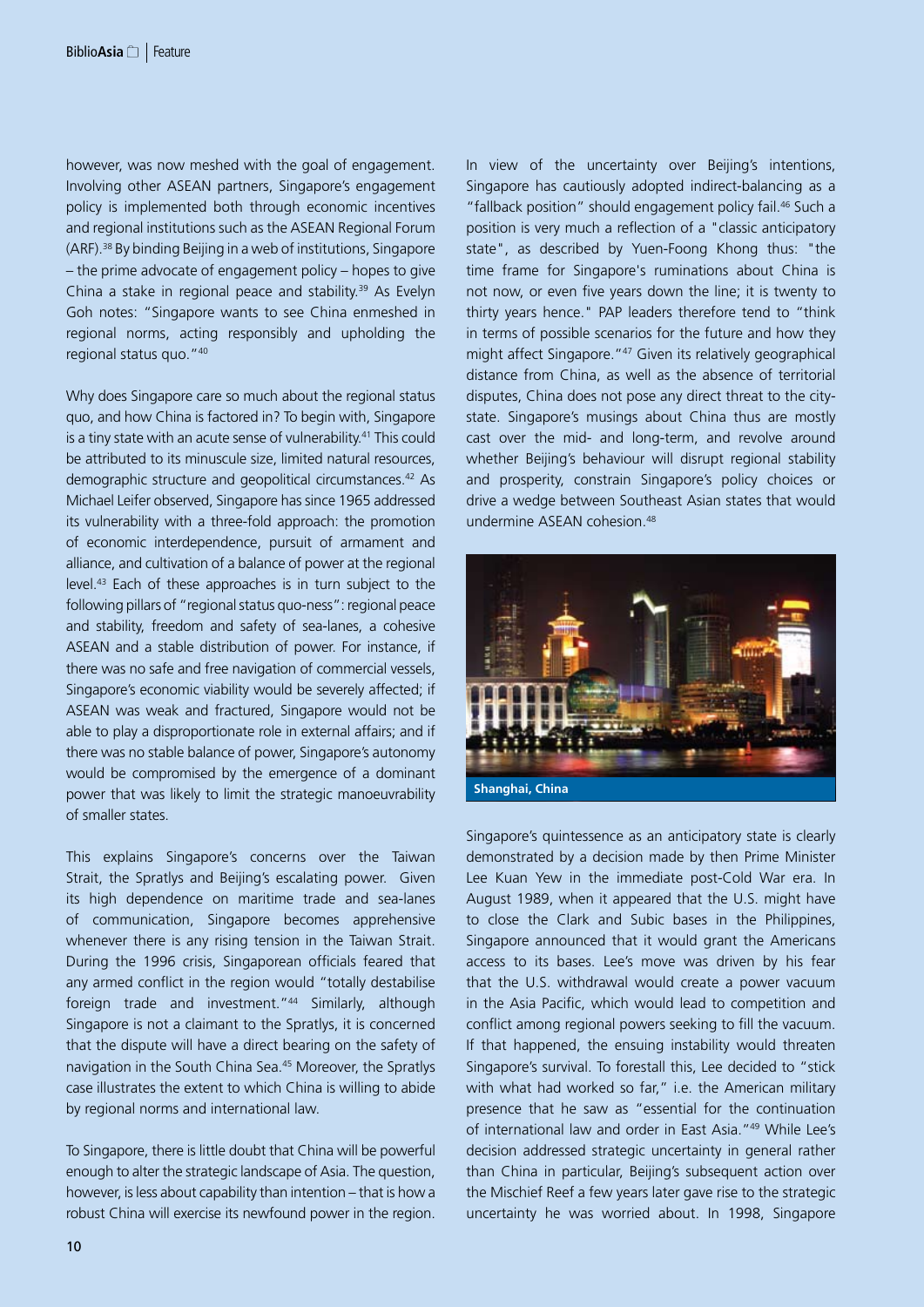further strengthened bilateral security ties with the U.S. by constructing a new pier at its Changi Naval Base, designed specially to accommodate U.S. aircraft carriers.

While Singapore's indirect-balancing has relied primarily on its military cooperation with the U.S., it would be wrong to link Singapore-U.S. ties entirely to China. In fact, Singapore's recent efforts to solidify its collaboration with the U.S. have less to do with China than with its new concerns over terrorism. According to Evelyn Goh, Singapore's concept of security changed significantly after the September 11 terrorist attacks in the U.S. and the arrest of members of the Jemaah Islamiah (JI) group in Singapore in 2002. Terrorism has now been identified as the key security threat. Consequently, the new counter-terrorism agenda now acts "as stronger glue for the Singapore-U.S. strategic partnership than the China challenge."<sup>50</sup>

Such developments, however, do not mean that China has been relegated to the sidelines of Singapore's strategic concerns. In fact, despite Beijing's charm diplomacy in recent years, Singapore still cautiously guards against any potential repercussions of an increasingly powerful China. As Goh Chok Tong remarked in 2003: "China is conscious that it needs to be seen as a responsible power and has taken pains to cultivate this image. This is comforting to regional countries. Nevertheless, many in the region would feel more assured if East Asia remains in balance as China grows. In fact, maintaining balance is the over-arching strategic objective in East Asia currently, and only with the help of the U.S. can East Asia achieve this."51 In this context, the Sino-Singaporean diplomatic feud that erupted right after Lee Hsien Loong's visit to Taipei in 2004 might have heightened Singapore's trepidation about the possible ramifications of a too powerful China.

Finally, Singapore's policy is also marked by its rejection of limited-bandwagoning. This is owing to its demographic profile and geopolitical complexity. Ever since Singapore gained independence after its unpleasant separation from the Federation of Malaysia in 1965, the island, with an ethnic Chinese population of 76 percent, has been reluctant to be seen as the "third China," especially by its larger neighbours, Malaysia and Indonesia. During the Cold War, Singapore's declaration that it would be the last ASEAN state to establish diplomatic ties with Beijing was intended to dispel the image that it would be the "front post of China"52. Even after the end of the Cold War, Singapore still takes care to downplay ethnic affinity in its bilateral relations with China, and to avoid leaving any impression that it is promoting China's interests in the region.<sup>53</sup> For this reason, Singapore set "a self-imposed limit" on the extent to which it can forge political ties with Beijing.<sup>54</sup> Hence, bandwagoning behaviour, even in limited form, does not appear to be a likely option for Singapore.

#### **Conclusion: Explaining the Policy Variation**

The preceding discussions suggest that the variation in Malaysia's and Singapore's responses to the rise of China is largely a function of the differing pathways of domestic authority consolidation, i.e. the differing sources through which the respective ruling elites seek to enhance their authority to rule at home.

In the case of Malaysia, the substance of its China policy mirrors the key sources of the UMNO-led government's political foundation. These include the promotion of Malay ethnic dominance, economic growth, electoral performance, national sovereignty and international standing. Pursuing a pure form of bandwagoning (an across-the-board alignment and an acceptance of hierarchical relations) is a non-starter for the Malay-dominated regime, as this option would likely result in an imbalance in domestic political configuration and an erosion of external sovereignty. The limited form of bandwagoning, however, is desirable and vital, for the Barisan Nasional (BN) coalition government. Given Malaysia's multi-racial structure, any politically significant economic performance requires the ruling BN to concurrently attain two goals: the improvement of the Malays' economic welfare, and the enlargement of the overall economic pie for the non-Malay groups.<sup>55</sup> In this regard, a closer relationship with Beijing is crucial for Malaysia not only because it boosts the bilateral trade and investment flows, but also because China's support will strengthen Malaysia's ability to promote a new economic order for East Asia, with the ultimate goal of reducing the effects of the volatile global economy on its national economic performance. This ambition, if realised, is expected to elevate Malaysia's regional and international standing, which along with other legitimation pathways would help consolidate its electoral base. Hence, a pure form of balancing against Beijing is not only unjustifiable, but would prove harmful to BN regime interests because such an option would call for a full-fledged alliance with the U.S., which would in turn reduce the credibility of the BN's claim of pursuing an "independent" external policy for Malaysia.

In the case of Singapore's China policy, the rejection of limited-bandwagoning despite the enthusiasm for bindingengagement and economic-pragmatism is best explained by the very foundation of the PAP elite's political power,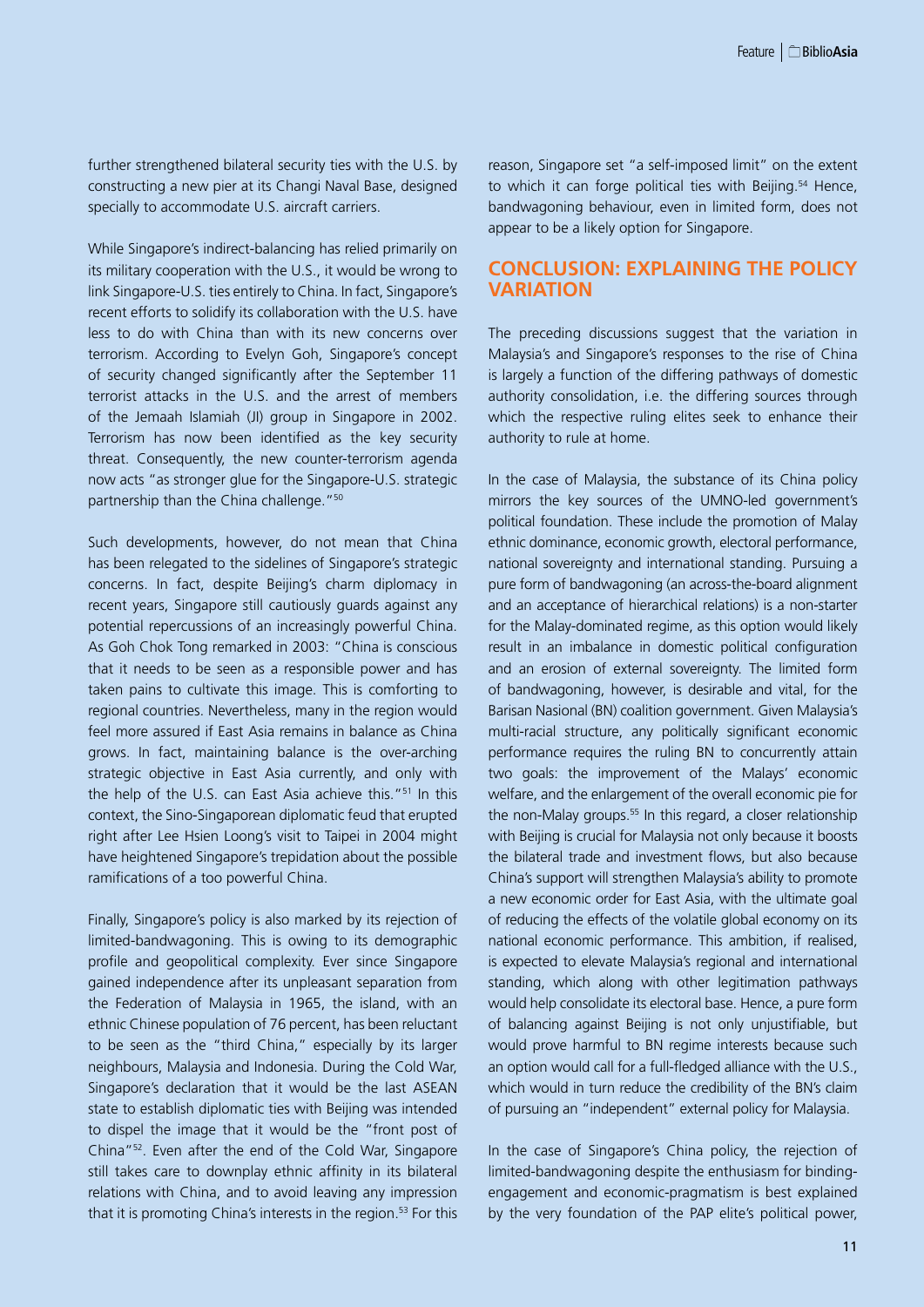i.e. the imperative to cope with the island-state's inherited vulnerability. Singapore's close economic and diplomatic relations with China would serve to attain this goal (by contributing to Singapore's sustainable economic vitality and its external stability), but a strict sense of political and strategic partnership would not. In fact, any bandwagoning polices with China would only increase Singapore's vulnerability by causing its two larger neighbours to be suspicious. For a "little red dot" that has been viewed as a Chinese island in a Malay sea, such a scenario is likely to destabilise Singapore's immediate external environment and divert the attention of the PAP elite away from more crucial domestic economic tasks.

An inference can be drawn from the above analyses: how a smaller state is attracted to or alarmed by the aggregate capability of a rising power depends primarily on the state's distinctive sources of domestic authority consolidation. To the extent that the pathways of regime consolidation require the state elite to utilise opportunities provided by the growing ascendancy of a big power, and to the extent that the power's actions help rather than hinder the consolidation process, then the state (as in the case of Malaysia) would stress return-maximising more than risk-contingency measures vis-à-vis the power. However, if the pathways of a regime's authority consolidation are not entirely compatible with the rise of a power, and if the power's actions further complicate that legitimation process, then the state is expected to place more emphasis on risk-contingency options, as in the case of Singapore's China policy.

This study is significant for policy analysis. Given the fact that few states are adopting pure forms of balancing or bandwagoning vis-à-vis China, conceptualising the hedging strategy as a spectrum of policy options is a more realistic way to observe the change and continuity in policy choices of states over time. It allows policy analysts to ponder the possibility, direction, and conditions of a horizontal shift along the building blocks of the spectrum – for instance, from indirect balancing leftward to pure-balancing, or from limited-bandwagoning rightward to pure-bandwagoning. Considering that states are more likely to adjust their strategic posture gradually, such a "transitional" outlook would be useful in monitoring the vicissitudes of states' alignment choices amid the emerging structural changes in the 2<sup>1st</sup> century.

## **Endnotes**

- 1. The author is grateful to Karl Jackson, David Lampton, Francis Fukuyama, Bridget Welsh, Wang Gungwu, Zakaria Haji Ahmad, Kong Bo, Goh Muipong, Jessica Gonzalez and Laura Deitz for their helpful comments on earlier drafts of this essay. All shortcomings of the paper are entirely the author's own.
- 2. Kenneth N. Waltz, Theory of International Politics (Reading, Mass.: Addison-Wesley, 1979).
- 3. Stephen M. Walt, "Alliance Formation and the Balance of World Power," International Security 9:4 (Spring 1985), pp. 3-43.
- 4. Randall L. Schweller, "Bandwagoning for Profit: Bringing the Revisionist State Back in," International Security 19:1 (1994), pp. 72-107; Kevin Sweeney and Paul Fritz, "Jumping on the Bandwagon: An Interest Based Explanation for Great Power Alliances," Journal of Politics 66:2 (2004), pp. 428-449.
- 5. Alastair Iain Johnston and Robert Ross, eds., Engaging China: The Management of an Emerging Power (New York: Routledge, 1999); David Kang, "Getting Asia Wrong: The Need for New Analytical Frameworks," International Security 27:4 (Spring 2003), pp. 57-85; Amitav Acharya, "Will Asia's Past Be Its Future?" International Security 28:3 (Winter 2003/04), pp. 149-164.
- 6. Amitav Acharya, "Containment, Engagement, or Counter-Dominance? Malaysia's Response to the Rise of China," in Johnston and Ross, Engaging China, p. 140.
- 7. Herbert Yee and Ian Storey, eds., The China Threat: Perceptions, Myths and Reality (London: RoutledgeCurzon, 2002); Evelyn Goh, ed., Betwixt and Between: Southeast Asian Strategic Relations with the U.S. and China, IDSS Monograph No. 7 (Singapore: IDSS, 2005).
- 8. Amitav Acharya has rightly cautioned that engagement cannot be viewed as bandwagoning "because it does not involve abandoning the military option vis-à-vis China", and that economic self-interest should not be confused with

bandwagoning because economic ties "do not amount to deference." See Acharya, "Will Asia's Past Be Its Future," pp. 151-152.

- 9. This is not to say that the balancing and bandwagoning propositions are no longer relevant. Rather, it only reflects that balancing and bandwagoning do not prevail because the antecedent conditions of these behaviours are largely absent in the present world. These conditions are, inter alia, (a) an all-out rivalry among the great powers which compels smaller states to choose sides; (b) political faultlines that divide states into opposing camps; and (c) strategic clarity.
- 10. Johnston and Ross, Engaging China; Chien-Peng Chung, "Southeast Asia-China Relations: Dialectics of 'Hedging' and 'Counter-Hedging'," Southeast Asian Affairs 2004 (Singapore: ISEAS, 2004), pp. 35-53; Evelyn Goh, Meeting the China Challenge, Policy Studies 16 (Washington, DC: East West Center Washington, 2005); Francis Fukuyama and G. John Ikenberry, Report of the Working Group on Grand Strategic Choices, The Princeton Project on National Security (September 2005), pp. 14-25.
- 11. For instance, Evan S. Medeiros, "Strategic Hedging and the Future of Asia-Pacific Stability," The Washington Quarterly (Winter 2005-06), pp. 145-167; Rosemary Foot, "Chinese Strategies in a US-Hegemonic Global Order: Accommodating and Hedging," International Affairs 82:1 (2006), pp. 77-94.
- 12. This definition is adapted from Glenn G. Munn et al., Encyclopedia of Banking and Finance, 9th edition (New York: McGraw-Hill, 1991), p. 485; Jonathan Pollack, "Designing a New American Security Strategy for Asia," in James Shinn, ed., Weaving the Net: Conditional Engagement with China (New York: Council on Foreign Relations, 1996), pp. 99-132; Goh, Meeting the China Challenge, pp. 2-4.
- 13. The need to go beyond the dichotomous terms was emphasized earlier by Amitav Acharya and Ja Ian Chong. See Acharya,